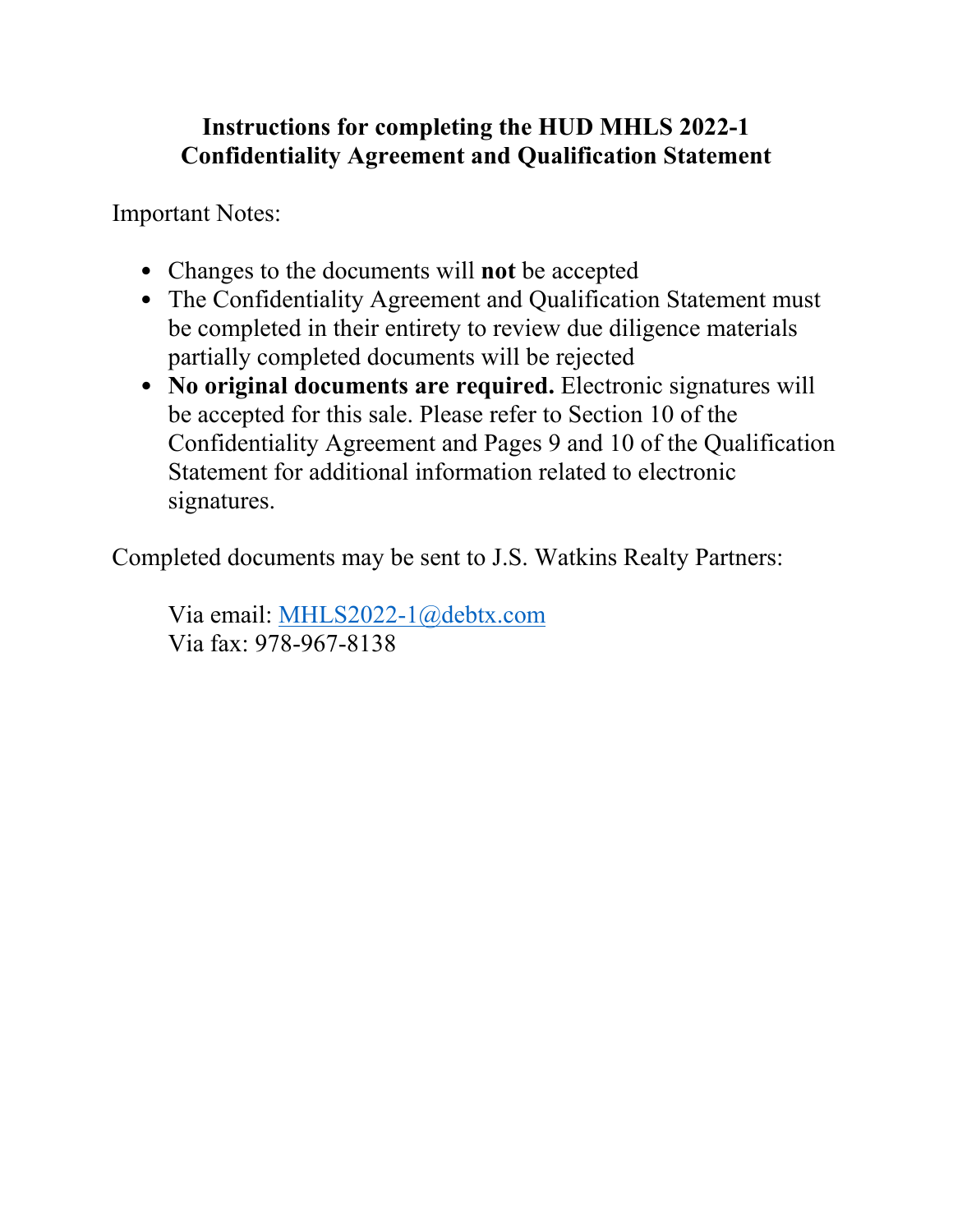## **HUD MULTIFAMILY AND HEALTHCARE LOAN SALE 2022-1 CONFIDENTIALITY AGREEMENT**

**THIS CONFIDENTIALITY AGREEMENT** (this "Agreement") is made and agreed to by the person designated as the Reviewer on the signature page hereof (the "Reviewer").

#### **Preamble**

The U.S. Department of Housing and Urban Development ("HUD") is offering for sale certain HUD-held mortgage loans secured by multifamily and healthcare properties (the "Mortgage Loan(s)"). In connection with the sale, HUD has determined to permit the Reviewer to review and inspect certain documents, databases containing imaged documents, data (including computerized data on tape or other media) and other information relating to the Mortgage Loans and may provide the Reviewer with a password in order to allow the Reviewer password-protected access to any or all of the foregoing (all or any portion of the foregoing, including any password provided to the Reviewer, referred to herein as the "Confidential Information") on the condition that the Reviewer execute and deliver this Agreement.

In consideration of being granted the opportunity to review and inspect the Confidential Information, the Reviewer agrees as follows:

#### **Agreement**

**Section 1. Purpose***.* The Reviewer agrees that its review, inspection and use of the Confidential Information shall be solely to conduct due diligence on its own behalf and not as an agent, representative or broker of any undisclosed party, for one or more of the following purposes: (i) determining whether or not to submit a bid to purchase one or more of the Mortgage Loans; (ii) determining whether or not to provide financing with respect to the purchase of one or more of the Mortgage Loans; or (iii) determining whether or not to provide insurance or other credit enhancement with respect to one or more of the Mortgage Loans or with respect to any securities or participation certificates backed by or representing an interest in one or more of the Mortgage Loans.

**Section 2. Non-Disclosure and Use of Confidential Information by Reviewer***.* The Reviewer agrees that, except as set forth below, all Confidential Information shall be used by the Reviewer solely for one or more of the purposes stated in Section 1 of this Agreement. The Reviewer further agrees that it shall not, without the prior written consent of HUD, disclose any of the Confidential Information, or any notes, summaries or other information prepared by or on behalf of the Reviewer using the Confidential Information (the "Related Information"), to any party other than to (i) the Reviewer's employees, officers and directors (including those of affiliates), (ii) the Reviewer's agents and representatives, including attorneys, accountants and financial advisors, (iii) prospective providers of financing, (iv) insurance firms, (v) credit rating agencies and (vi) prospective purchasers of any Mortgage Loans (or interests therein) to be purchased by the Reviewer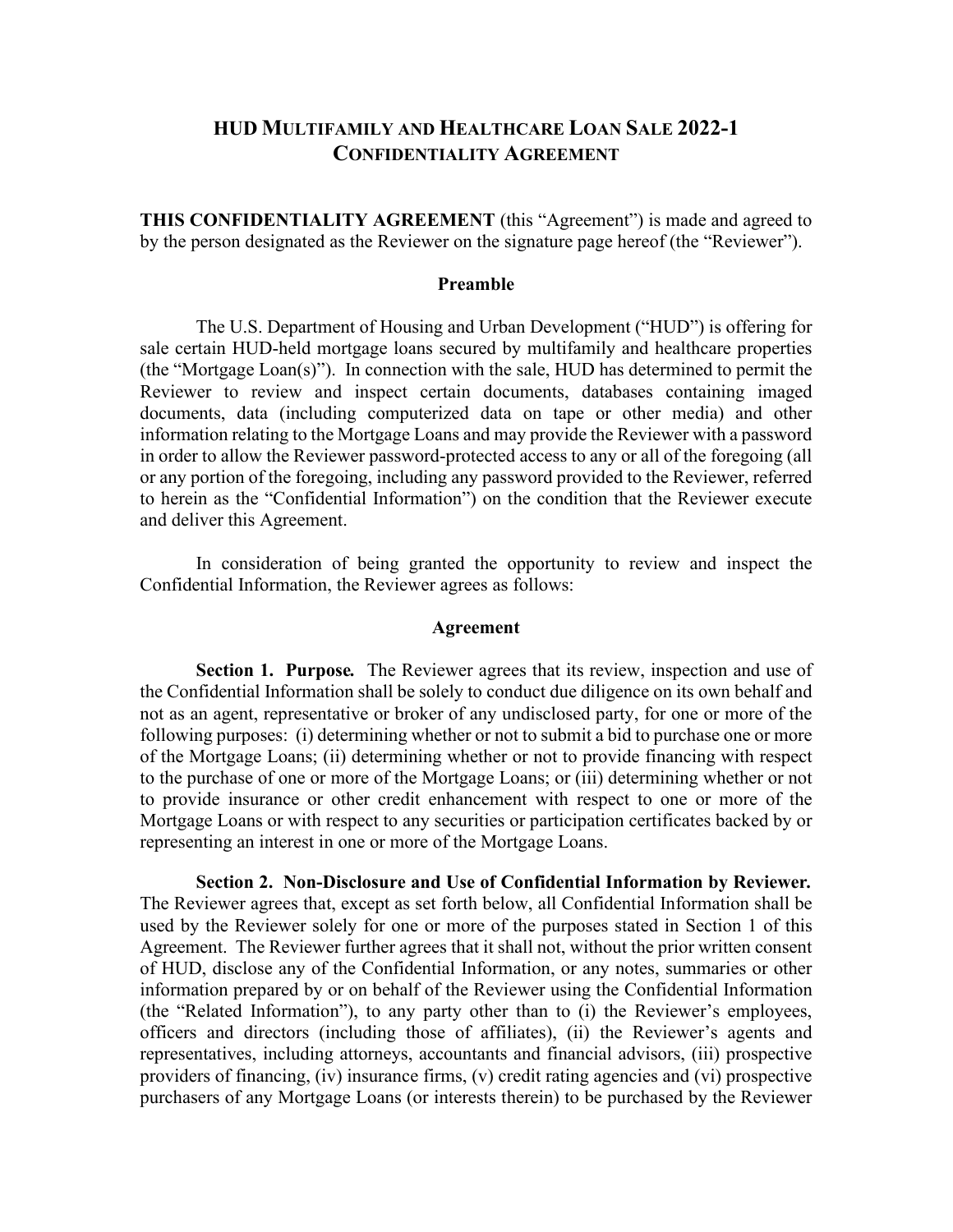from HUD (collectively, the "Representatives"). No Representative shall be permitted to review or use any of the Confidential Information or the Related Information unless such Representative: (i) has a need to review or use the Confidential Information and/or the Related Information for one or more of the purposes stated in Section 1 hereof, and (ii) has entered into an agreement with the Reviewer substantially in the form of this Agreement or is otherwise bound to review and use the Confidential Information subject to and only in accordance with the terms of this Agreement. In addition, the Reviewer acknowledges and agrees as follows:

(a) The term "Confidential Information" shall not include information which (i) is already available to the general public other than as a result of disclosure by the Reviewer or any of the Representatives, and which information is not subject to any confidentiality obligations to HUD; or (ii) is required to be disclosed by law or by regulatory or judicial process, provided that the Reviewer has provided HUD with reasonable notice so as to allow HUD an opportunity to seek a protective order in advance of such disclosure.

(b) The Reviewer shall defend, indemnify and hold harmless HUD, its employees, representatives, agents and contractors ("Indemnified Parties"), from and against any and all claims, demands, causes of action, losses, damages, liabilities, judgments, costs and expenses (including reasonable attorney's fees) asserted against or incurred by any Indemnified Party as a result of the breach of any of the terms or conditions of this Agreement by the Reviewer or any other person or entity to whom the Reviewer has disclosed the Confidential Information and/or the Related Information. In addition, if HUD determines that the Reviewer (or any other such person or entity) has breached any of the terms or conditions of this Agreement, HUD may refuse to accept any bids made by or on behalf of the Reviewer.

(c) The rights, powers and remedies provided for in the preceding subsection 2(b) shall be in addition to and do not preclude the exercise of any other right, power or remedy available to HUD under law or in equity. No forbearance, failure or delay in exercising any such right, power or remedy shall operate as a waiver thereof or preclude its further exercise.

(d) Any unauthorized use of the Confidential Information and/or the Related Information may result in the imposition of criminal penalties under 18 U.S.C. § 641.

**Section 3. Disclosure by HUD.** Reviewer acknowledges and agrees that any information provided to HUD in connection with the sale may be subject to public disclosure as required by federal law, such as but not limited to the Freedom of Information Act ("FOIA"). In the event that any such information is required by law to be released, HUD will provide the submitter of the information with an opportunity to inform HUD of any reason(s) why release of the requested information should not occur. HUD retains the right to ultimately determine whether the reason(s) given justifies HUD in withholding the information in accordance with applicable law. Notwithstanding Section 7, this section shall survive the termination of this Agreement.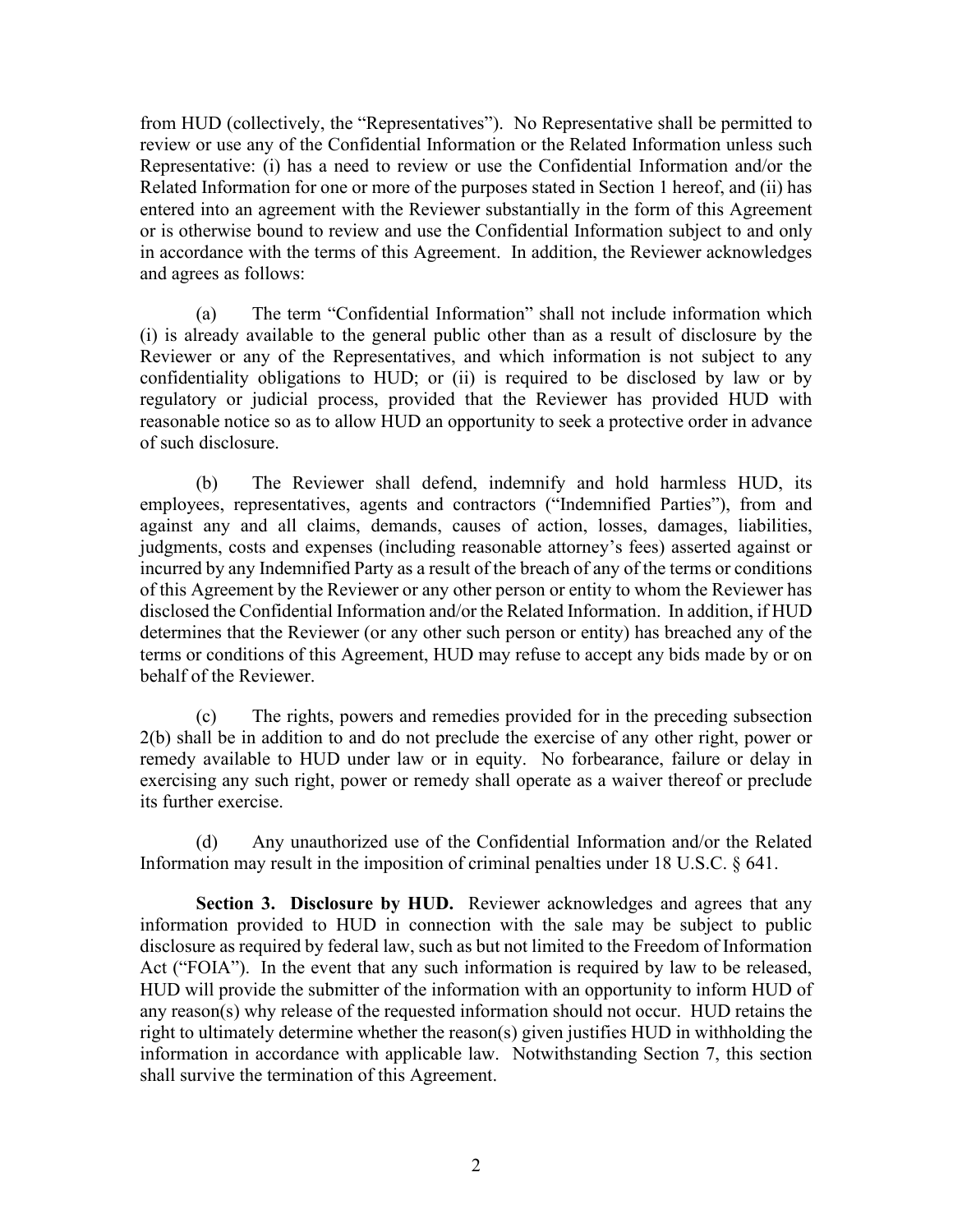**Section 4. Duplication***.* The Reviewer shall not, without the prior written consent of HUD, make any reproductions of the Confidential Information or the Related Information for any person other than a Representative.

**Section 5. Limited Access***.* The Reviewer shall inform each of its Representatives that receives any of the Confidential Information and/or the Related Information of the requirements of this Agreement and shall require each such Representative to comply with such requirements.

**Section 6. Debtor Contact.** The Reviewer agrees not to communicate with any debtor, guarantor, debtor's management or leasing company, debtor's or guarantor's accountant or attorney relative to the Mortgage Loans.

**Section 7. Termination***.* The restrictions in this Agreement shall terminate as to any Mortgage Loan if the Reviewer acquires such Mortgage Loan or if HUD otherwise finally disposes of the Mortgage Loan; provided, however, that any claim by HUD based on a breach of this Agreement occurring prior to such acquisition or HUD disposition shall survive the acquisition or HUD disposition unless waived by HUD in writing. The terms and conditions of this Agreement shall remain in full force and effect with respect to any Mortgage Loan that the Reviewer does not acquire or that HUD does not finally dispose of. The Reviewer shall promptly destroy any Confidential Information or Related Information relating to the Mortgage Loans that the Reviewer does not acquire or that HUD does not finally dispose of.

**Section 8. Release of HUD.** Reviewer acknowledges and understands that some or all of the Confidential Information may have been prepared by parties other than HUD, that HUD has not independently verified the Confidential Information, and that except as may be contained in any loan sale agreement executed by HUD and a bidder in connection with the sale of some or all of the Mortgage Loans, neither HUD, its employees, representatives, agents or contractors nor any other entity which provides or makes available Confidential Information to Reviewer at the direction of HUD, makes any representation or warranty whatsoever, whether express, implied or by operation of law, with respect to the content, completeness or accuracy of the Confidential Information. Reviewer hereby releases HUD and its employees, representatives, agents and contractors, including the preparers of any of the Confidential Information, from all claims, demands, causes of action, losses, damages, liabilities, costs and expenses (including attorneys' fees) asserted against or incurred by Reviewer by reason of Reviewer's reliance on or knowledge of the Confidential Information or for any other reason. Notwithstanding Section 7, this section shall survive the termination of this Agreement.

**Section 9. Entire Agreement***.* This Agreement represents the entire agreement between the Reviewer and HUD relating to the treatment of the Confidential Information and the Related Information heretofore or hereafter reviewed or inspected by the Reviewer. This Agreement supersedes all other negotiations and agreements relating to such matters.

**Section 10. Agreement to be Bound by Electronic Signatures.** HUD and the Reviewer acknowledge and agree that this Agreement may be electronically signed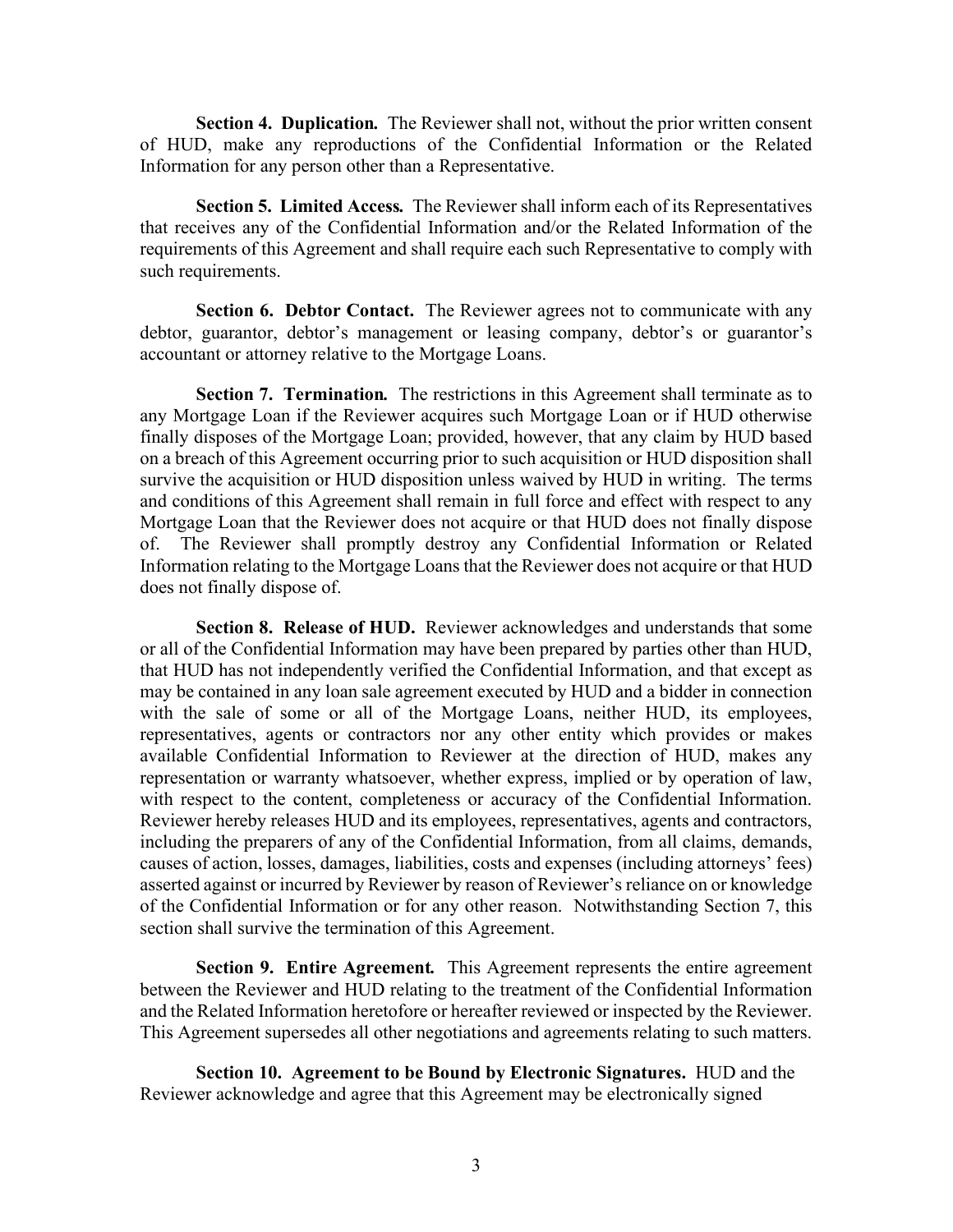pursuant to applicable laws governing electronic transactions, including, without limitation, the Electronic Signatures in Global and National Commerce Act (E-SIGN) (15 U.S.C. 7001 et seq.), and the Uniform Electronic Transactions Act (UETA). The Reviewer agrees that the electronic signature appearing on this Agreement is equivalent to a handwritten signature for purposes of validity and enforceability. If the Reviewer executes this Agreement via electronic signature, such party represents and warrants that:

(i) the Reviewer has controls in place to ensure compliance with applicable laws governing electronic transactions, including, without limitation, the E-SIGN Act and UETA, and electronic records, retained by the Reviewer will be stored to prevent unauthorized access to or unauthorized alteration of the electronic signature and associated records;

(ii) the Reviewer creation and maintenance of its electronic signature, and storage of its copy of the fully executed Agreement, will be in compliance with applicable laws governing electronic transactions to ensure admissibility of such electronic signature and related electronic records in a legal proceeding;

(iii) the Reviewer has controls and systems in place to provide necessary information, including, but not limited to, the Reviewer's business practices and methods, for record keeping and audit trails, including audit trails regarding such party's electronic signature to the Agreement.

**IN WITNESS WHEREOF**, a duly authorized representative of the Reviewer has executed this Agreement as of the date set forth below.

**REVIEWER:**

| (Company Name or Individual Investor Name) |  |  |
|--------------------------------------------|--|--|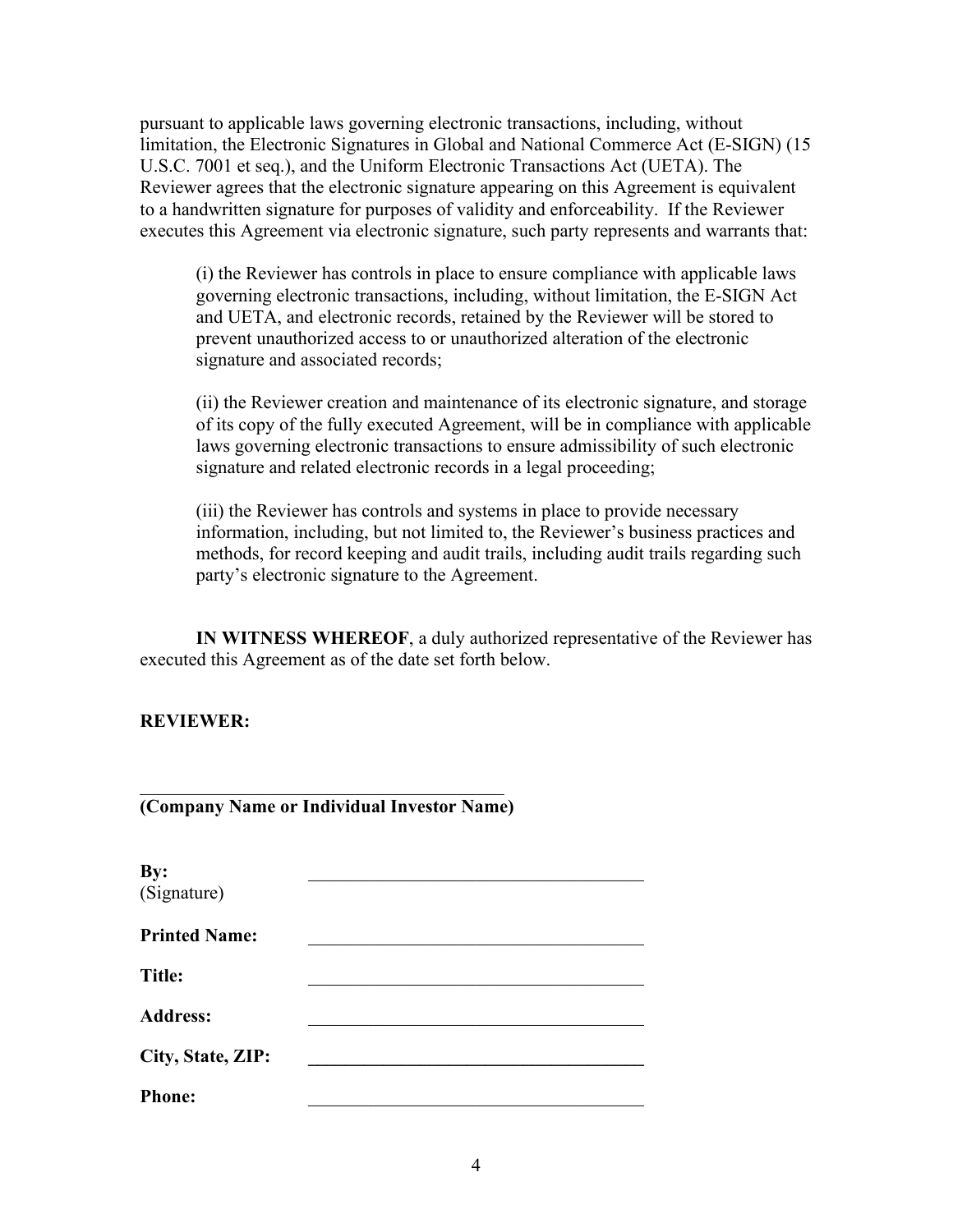| Fax:                      |  |
|---------------------------|--|
| <b>E-mail Address:</b>    |  |
| <b>Date of Execution:</b> |  |

Confidential and other information will be accessible via the J. S. Watkins site at:

http://www.debtx.com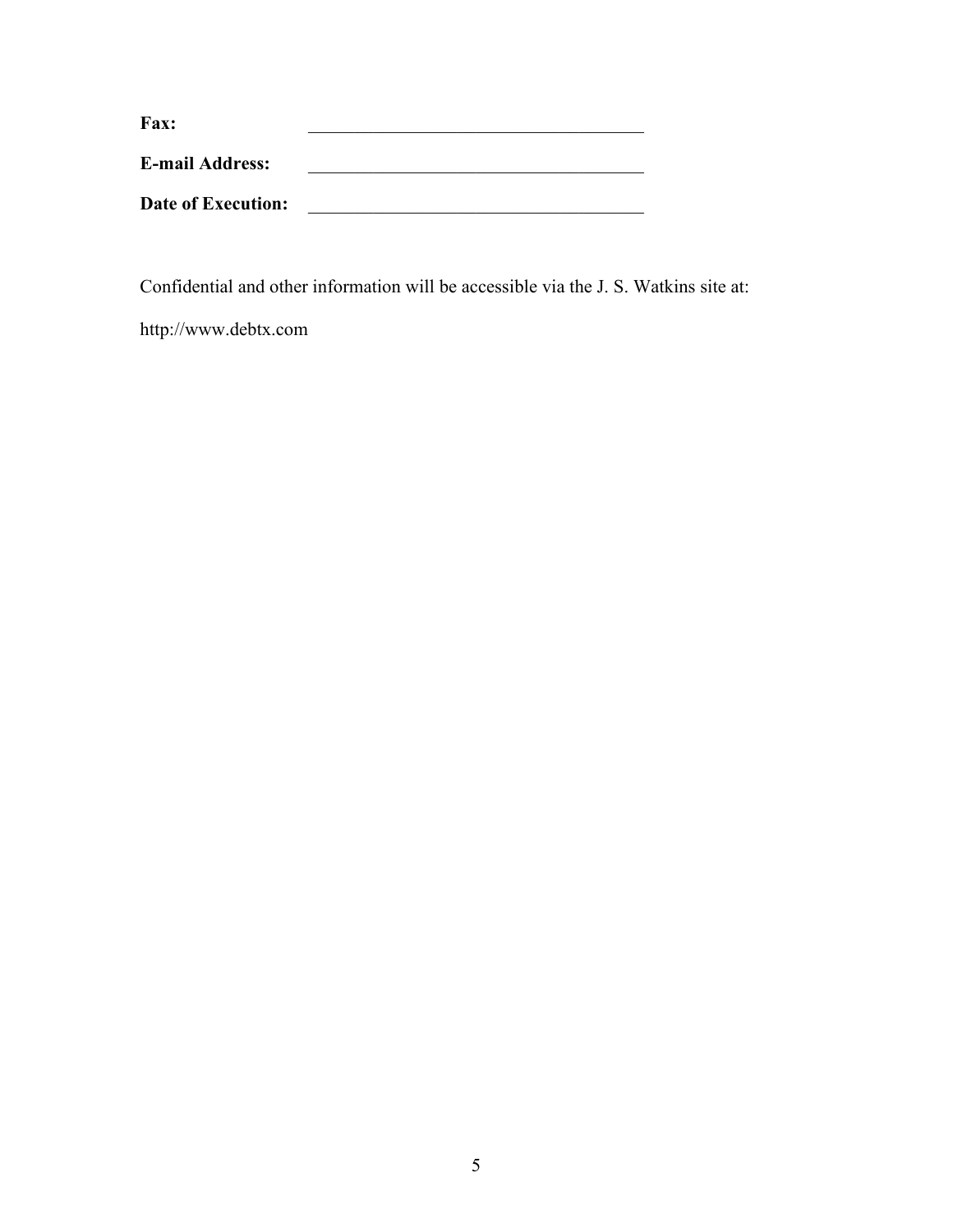**AFFILIATE USERS:** If you would like to allow additional users to access materials under your Confidentiality Agreement, please list them below. Each Affiliate User will be issued a unique username and password to access the J. S. Watkins site. Please note that Affiliate Users are limited to two in order to access the Bidder Information Package.

Affiliate Users will receive notification of their usernames and passwords by email.

| 1. Name: | E-Mail: |
|----------|---------|
| Phone:   |         |
| 2. Name: | E-Mail: |

Phone:\_\_\_\_\_\_\_\_\_\_\_\_\_\_\_\_\_\_\_\_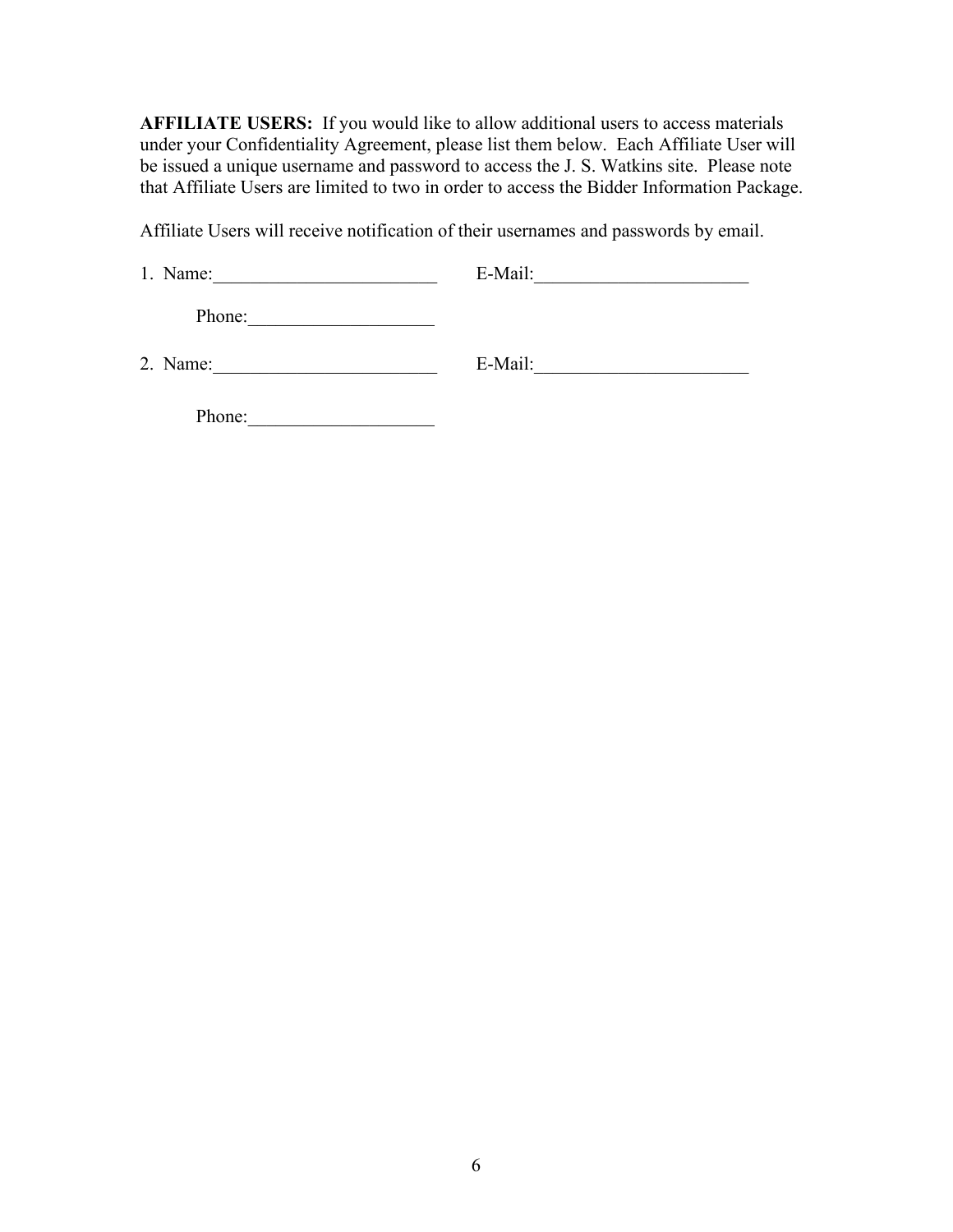## **HUD MULTIFAMILY AND HEALTHCARE LOAN SALE 2022-1 QUALIFICATION STATEMENT**

The U.S. Department of Housing and Urban Development ("HUD") is planning to sell certain HUD-held notes and mortgages secured by multifamily and healthcare facilities (the "Mortgage Loans") in loan sale MHLS 2022-1 (the "Loan Sale"). The undersigned understands and acknowledges that, before it can register for the Loan Sale, it must meet certain requirements to be a "qualified bidder." The undersigned understands further that the information requested herein is being requested for the purpose of providing HUD with information to determine whether the undersigned is a qualified bidder. Providing the requested information is voluntary; however, failure to furnish all of the requested information may result in the prospective purchaser, or agent, if any, not being permitted to bid at the Loan Sale or other loan sale initiatives and/or not receiving notice of future loan sale initiatives.

**Anyone who knowingly or willfully makes false or fraudulent statements or representations in connection with the disclosures or certifications will be referred to the Office of Inspector General and/or the appropriate law enforcement officials for investigation and legal enforcement. The penalty for knowingly making a false statement or report shall be a fine of not more than \$1,000,000 or imprisonment for not more than 30 years, or both. 18 U.S.C. Sections 1001, 1007, and 1014.**

The following information is being solicited in order to determine if the individual or entity listed below is qualified to bid. Hereinafter and for the purposes of this document, the individual or entity seeking to be a Qualified Bidder in the Loan Sale is referred to as "Purchaser." This information will also be used to prepare the transfer documents if the Qualified Bidder ultimately bids and is determined to be the successful bidder.

I. Purchaser Information (identify Purchaser exactly as the name will appear on the Loan Sale Agreement) that must be executed by a Qualified Bidder, and that provides the terms of the transfer of Mortgage Loan(s)):

 ${\rm A.}$   $\quad \, \_$ 

Name of Purchaser Entity (or Individual, if Purchaser is purchasing in its individual capacity)

- $B.$ Corporate or Partnership Designation and State of Formation/Origination (if applicable)
- C. \_\_\_\_\_\_\_\_\_\_\_\_\_\_\_\_\_\_\_\_\_\_\_\_\_\_\_\_\_\_\_\_\_\_\_\_\_\_\_\_\_\_\_\_\_\_\_\_\_\_\_\_\_\_\_\_\_\_\_\_\_\_\_\_\_\_\_\_\_

Address of Purchaser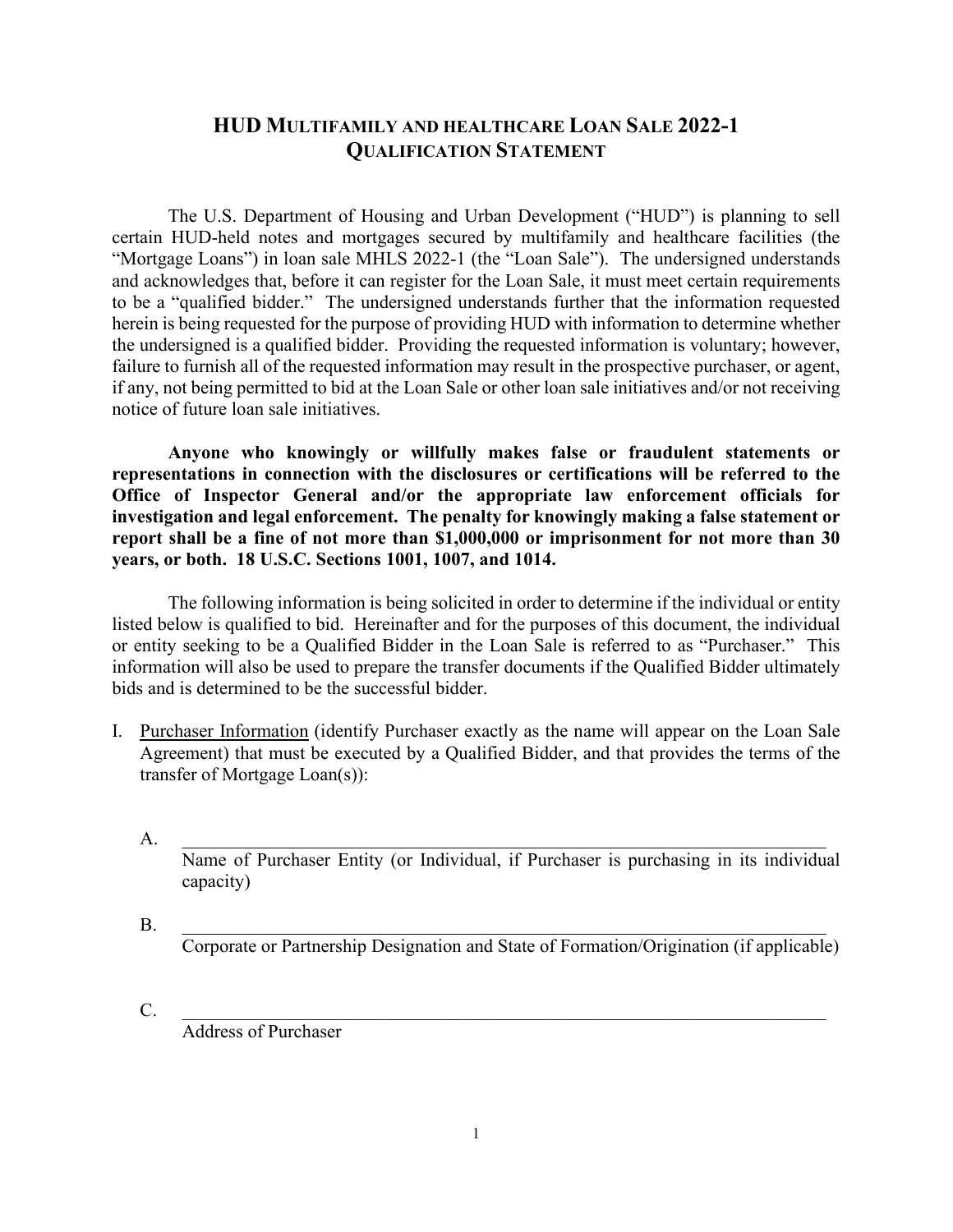| Phone                                                     | F.<br>Facsimile                                                                    |
|-----------------------------------------------------------|------------------------------------------------------------------------------------|
|                                                           | Н.                                                                                 |
|                                                           | E-mail Address                                                                     |
|                                                           | Please check the description that best describes Purchaser's business designation: |
| <b>Commercial Bank</b>                                    | <b>Insurance Company</b>                                                           |
| Savings Association/Bank                                  | <b>Financial Services Company</b>                                                  |
| Mortgage Banker<br><b>Investment Bank</b>                 | Pension Fund<br>Individual                                                         |
| Purchaser Tax I.D./S.S. No.<br><b>Real Estate Company</b> | <b>Healthcare Operator</b>                                                         |

II. Purchaser Qualification. The undersigned understands that if it is determined to be a "qualified bidder" for the Loan Sale, its status as such does not necessarily mean that it will be a "qualified bidder" for any other loans or assets offered in any other HUD sale. The undersigned also understands that its status as a "qualified bidder" for any other HUD sale does not necessarily mean that it will be a "qualified bidder" for the Loan Sale. Purchaser hereby certifies, represents and warrants to HUD that it is a "qualified bidder" based upon Purchaser's satisfaction of one or more of the following qualifying statements 1 through 8. Purchaser must check one or more of the following qualifying statements 1 through 8 to qualify as a "qualified bidder" for the Mortgage Loans being sold in the Loan Sale. (CHECK ALL THAT ARE APPROPRIATE):

(\_\_\_) 1. Purchaser is a corporation, partnership, limited liability company or business trust with total assets in excess of \$5,000,000, or a wholly-owned subsidiary of such an entity, and was not formed for the specific purpose of acquiring the Mortgage Loans to be offered for sale at the Loan Sale.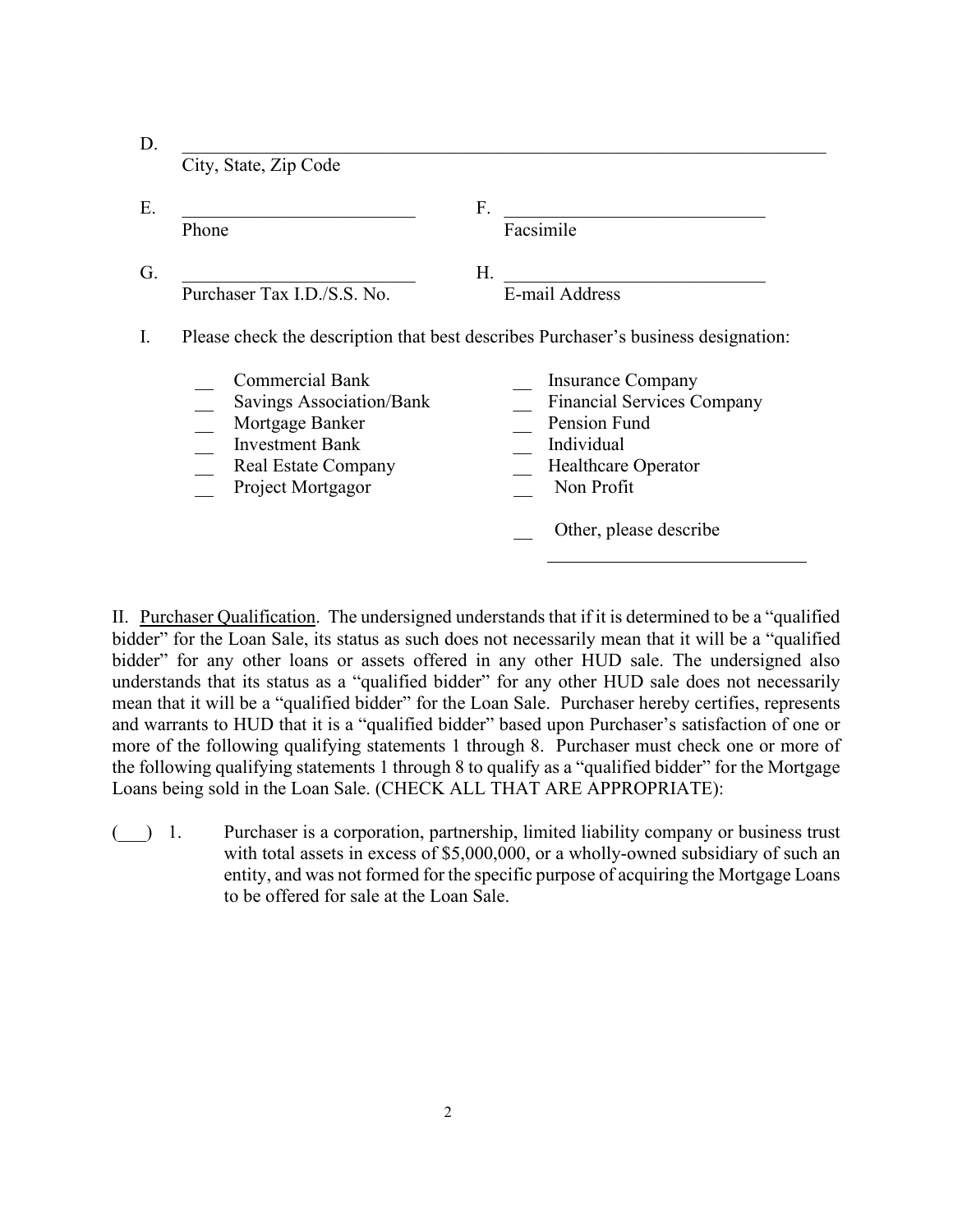- $($ ) 2. Purchaser is a bank (as defined in Section 3(a)(2) of the Securities Act of 1933, as amended (the "Act")); savings and loan association or other institution (as defined in Section  $3(a)(5)(A)$  of the Act); insurance company (as defined in Section 2 (13) of the Act); investment company registered under or business development company as defined in the Investment Company Act of 1940, as amended; Small Business Investment Company licensed by the U.S. Small Business Administration under Section 301(c) or (d) of the Small Business Investment Company Act of 1958, as amended; or a broker or dealer registered under Section 15 of the Securities Exchange Act of 1934 as amended.
- $($ ) 3. Purchaser is a trust with total assets in excess of \$5,000,000 not formed for the specific purpose of acquiring the Mortgage Loans to be offered for sale at the Loan Sale, whose investment decisions are directed by a person who has such knowledge and experience in financial and business matters that he or she is capable of evaluating the merits and risks of purchasing the Mortgage Loans offered for sale at the Loan Sale.
- $($ ) 4. Purchaser is a business entity, all of whose equity owners are either entities that are "accredited investors" as defined in Rule 501 of the Act or individuals who (i) have a net worth, or joint net worth with his or her spouse, in excess of \$1,000,000, or (ii) had an individual income in excess of \$200,000 in each of the two most recent years or joint income with that person's spouse in excess of \$300,000 in each of those years, and has a reasonable expectation of reaching the same level of income in the current year.
- $($ ) 5. Purchaser is an individual (i) whose individual net worth, or joint net worth with his or her spouse, currently exceeds, and at the time of purchase of the Mortgage Loans will exceed, \$1,000,000, or (ii) who had an individual income in excess of \$200,000 in each of the two most recent years or joint income with that person's spouse in excess of \$300,000 in each of those years, and has a reasonable expectation of reaching the same level of income in the current year.
- (\_\_\_) 6. Purchaser either (i) is in the business of buying, originating or selling some or all of the types of mortgage loans being offered for sale in this Loan Sale or (ii) otherwise deals in the ordinary course of Purchaser's business in assets identical or similar to the types of mortgage loans being offered for sale in this Loan Sale.
- (\_\_\_) 7. Purchaser is a mortgagor, or healthcare operator with respect to any HUD insured or subsidized mortgage loans (excluding the Mortgage Loan being offered in the Loan Sale). (**If checking only this box, Purchaser must meet the requirements in Paragraphs A-L, inclusive, below to be qualified to bid).**
- (\_\_\_) 8. Purchaser is a shareholder, a limited partner or a non-managing member (including tax credit investors) with respect to the Mortgage Loan being offered in the Loan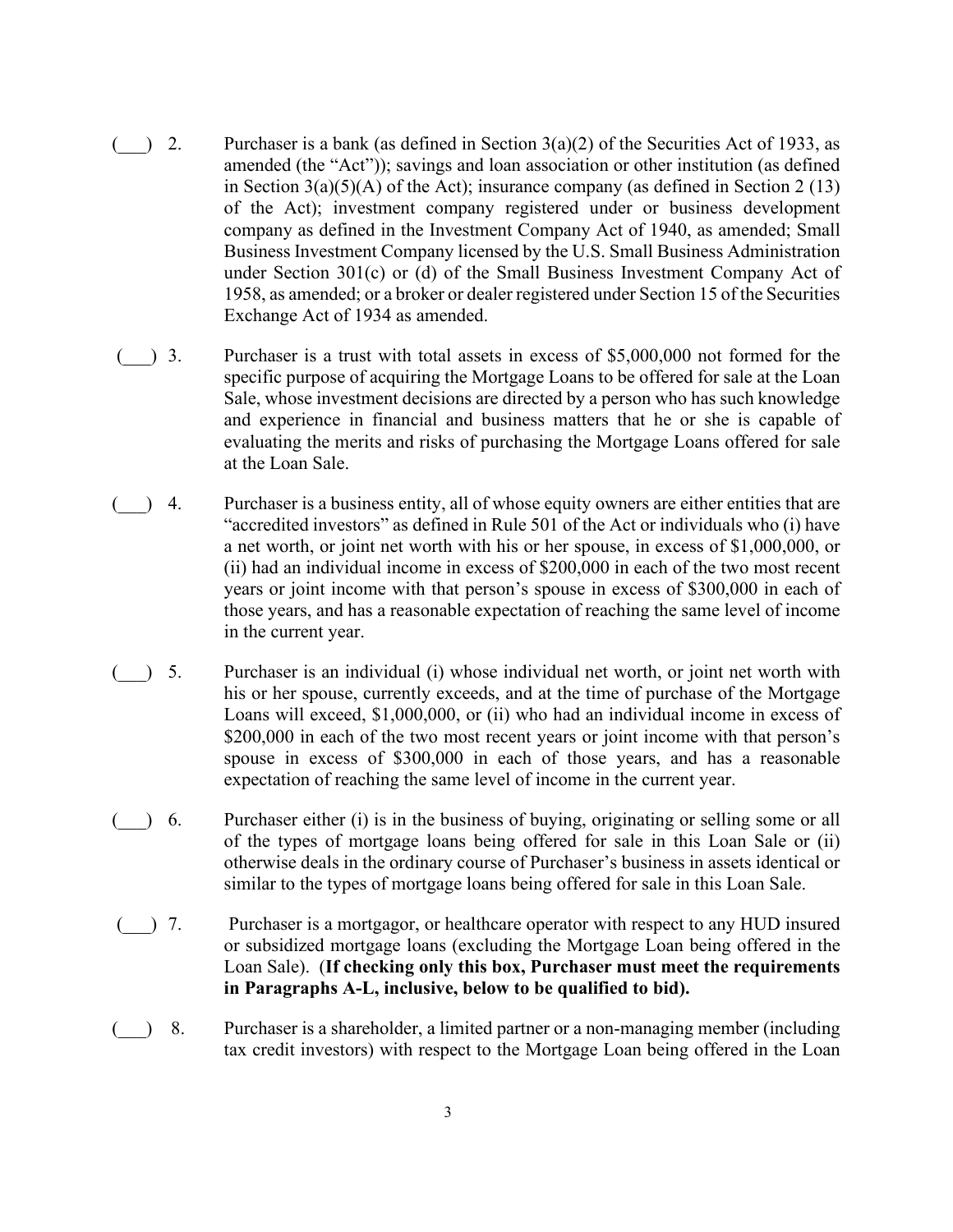Sale. Purchaser certifies that Purchaser has the requisite knowledge and experience with respect to such Mortgage Loan and the property securing the Mortgage Loan to enable Purchaser to evaluate the merits and risks of a purchase of and to make an informed decision with respect to the Mortgage Loan. (**If checking only this box, Purchaser must meet the requirements in Paragraphs A-I and L-N, inclusive, to be qualified to bid).**

FHA Project No. Project Name

**By executing this Qualification Statement, Purchaser certifies, represents and warrants to HUD that EACH of the following statements A through and including N is true and correct as to such Purchaser:**

- A. Purchaser is a sophisticated person or entity and, without limiting the foregoing, has such knowledge and experience in the origination, sale and/or purchase of performing and non-performing or distressed loans, including, without limitation, loans secured by real estate, as well as knowledge and experience, by itself or with its advisers, in other financial and business matters, as to enable Purchaser to utilize the information available in connection with the Loan Sale to evaluate the merits and risks of a prospective acquisition and ownership of the Mortgage Loans and to make an informed decision with respect thereto.
- B. Purchaser acknowledges, understands and is able to bear the economic risks associated with the acquisition and ownership of the Mortgage Loans, including, without limitation, the risk of a total loss of Purchaser's purchase price for and other costs and expenses and losses as might be incurred in connection with the Mortgage Loans and/or the risk that Purchaser may be required to hold the Mortgage Loans for an indefinite period of time.
- C. Purchaser acknowledges and agrees that, whether or not it chooses to review any information made available to it regarding the Mortgage Loans being offered for sale at the Loan Sale, Purchaser has the ability and shall be responsible for making its own independent investigation and evaluation of the Mortgage Loans and the economic, credit or other risks involved in a purchase of the Mortgage Loans, including, without limitation, the ability to resell or otherwise liquidate any of the Mortgage Loans purchased at the Loan Sale.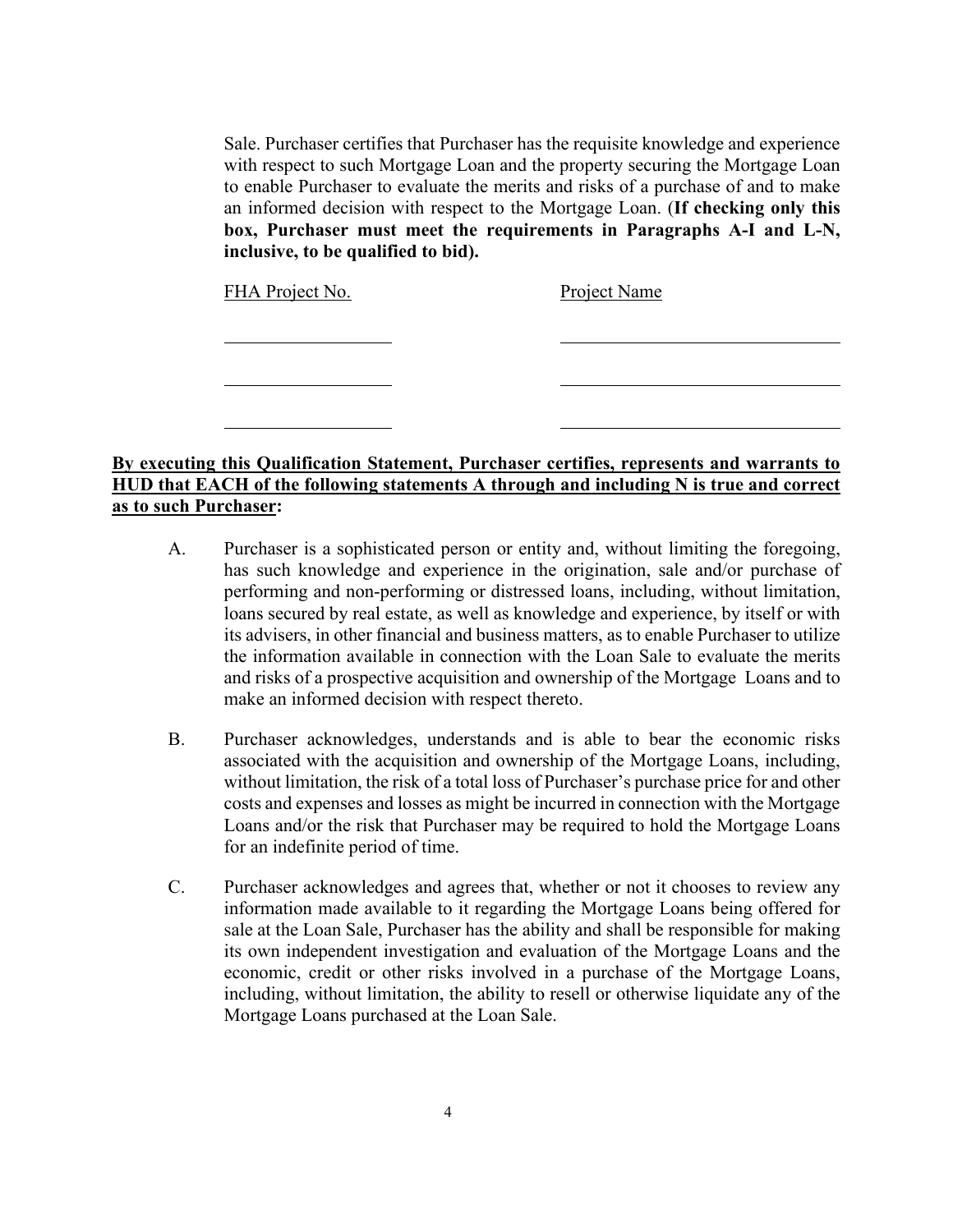- D. Purchaser is bidding for and will purchase the Mortgage Loans for its own account and not for or with a view toward resale (in whole or in part) in a "distribution" within the meaning of the Act, and Purchaser's ownership and intended use and disposition of the Mortgage Loans will comply fully with all applicable federal and state laws, regulations and requirements, including, without limitation, any and all laws and/or restrictions imposed on resale of the Mortgage Loans by federal and state securities or Blue Sky laws, rules, regulations or requirements.
- E. Purchaser represents and warrants that it will not cause or allow any interest it acquires in any Mortgage Loan, or any interest it may ultimately acquire in the project secured by the Mortgage Loan, to be resold or assigned, in whole or in part, by real interest or beneficial interest, to any individual or entity who is (i) a mortgagor, including their principals, affiliates, and assigns, with respect to the Mortgage Loan being offered in the Loan Sale; (ii) an FHA-approved mortgagee, including any principals, affiliates, or assigns thereof, that has received FHA insurance benefits directly or indirectly for the same Mortgage Loan being offered in the Loan Sale; (iii) an FHA-approved mortgagee and/or loan servicer, including any principals, affiliates, or assigns thereof, that originated the Mortgage Loan being offered in the Loan Sale *if* the Mortgage Loan defaulted within two years of origination and resulted in the payment of an FHA insurance claim; (iv) an Active Shareholder, or a healthcare operator, including their principals, affiliates, assigns, and family member(s), with respect to the Mortgage Loan being offered in the Loan Sale. For the purposes of this document, Active Shareholder means any individual shareholder, or any entity that is comprised of a shareholder(s), with respect to a Mortgage Loan or the project securing such Mortgage Loan, provided such shareholder(s) had an investment in the Mortgage Loan or the project securing such Mortgage Loan being offered for sale in this Loan Sale within the two year period prior to and up through the date of the Loan Sale, and whose investment is more than 1 percent  $(1\%)$  individually, or more than ten percent  $(10\%)$  collectively;  $(v)$ a mortgagor or a healthcare operator, including their principals, affiliates, and assigns, with respect to any HUD insured or subsidized mortgage loan (excluding the Mortgage Loan being offered in the Loan Sale) *unless* the requirements of provisions K and L herein have been met; (vi) a shareholder whose investment in the Mortgage Loan or the project securing the Mortgage Loan provided such shareholder's investment was one percent (1%) or less within the two year period prior to and up through the date of the Loan Sale, limited partner or non-managing member (including tax credit investors), *unless* the requirements of provision N herein have been met; or (vii) any other entity or individual that is excluded from bidding in provision G below; and (viii) Purchaser represents and warrants that it will cause any subsequent purchaser, assign, owner (including any beneficial interest owner) to adhere to this paragraph  $E$  for a term of not less than five (5) years from the date the sale of the Mortgage Loan closes.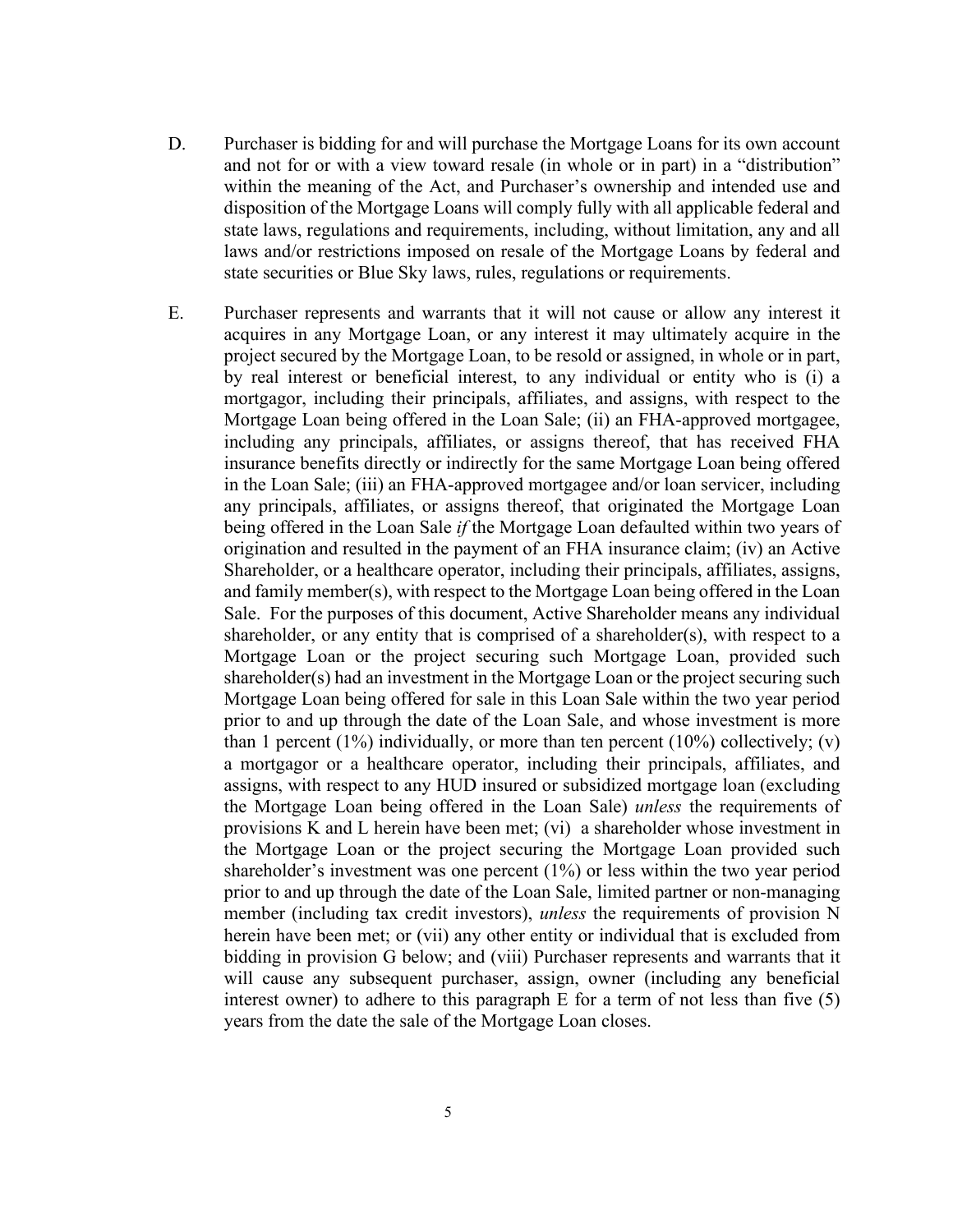- F. Purchaser acknowledges and agrees that (i) the proposed sale of the Mortgage Loans in the Loan Sale does not involve, nor is it intended in any way to constitute, the sale of a "security" within the meaning of the Act or any applicable federal or state securities laws, (ii) no inference as to whether the Mortgage Loans are or are not "securities" under such federal or state securities laws shall be drawn from any of the certifications, representations or warranties made by Purchaser in this Qualification Statement for purposes of qualifying Purchaser as a "qualified bidder" at the Loan Sale, (iii) it is not contemplated that any filing will be made with the Securities and Exchange Commission or pursuant to the Blue Sky or securities laws of any jurisdiction, and (iv) if the Mortgage Loans are securities, they may not be resold or otherwise transferred by Purchaser except in accordance with any and all applicable securities and Blue Sky laws.
- G. Purchaser represents and warrants that it is not: (i) a mortgagor, including its principals, affiliates, family members, and assigns, with respect to the Mortgage Loans being offered in the Loan Sale; (ii) a mortgagor, including its principals, affiliates, family members, and assigns, with respect to any HUD insured or subsidized mortgage loan (excluding the Mortgage Loans being offered in the Loan Sale) who is in violation, default, or noncompliance with any HUD mortgage, regulatory or business agreement that cannot satisfy the requirements of provisions K and L herein; (iii) an individual or entity that is debarred, suspended, or excluded from doing business with HUD pursuant to Title 2 of the Code of Federal Regulations, Part 2424; (iv) a contractor, subcontractor and/or consultant or advisor (including any agent, employee, partner, director, principal or affiliate of any of the foregoing) who performed services for, or on behalf of, HUD in connection with the Loan Sale; (v) an FHA-approved mortgagee, including any principals, affiliates, or assigns thereof, that has received FHA insurance benefits for the Mortgage Loans being offered in the Loan Sale; (vi) an FHA-approved mortgagee and/or loan servicer, including any principals, affiliates, or assigns thereof, that originated the Mortgage Loans being offered in the Loan Sale *if* the Mortgage Loan(s) defaulted within two years of origination and resulted in the payment of an FHA insurance claim; (vii) a healthcare operator with respect to the Mortgage Loans being offered in the Loan Sale, including its principals, affiliates, assigns, or member(s) of such individuals' family and its Related Party; (viii) an employee of HUD, a member of such employee's household, or an entity owned or controlled by any such employee or member of such an employee's family; (ix) a limited partner or non-managing member (including tax credit investors), including any of its principals, affiliates, assigns, or member(s) of such individual(s)'s family, with respect to the Mortgage Loans being offered for sale in the Loan Sale that cannot satisfy the requirements of provisions A-I and L-N, inclusive; (x) an Active Shareholder, or a healthcare operator, including their principals, affiliates, assigns, and family member(s), with respect to the Mortgage Loans being offered in the Loan Sale or (xi) an individual or entity that uses the services, directly or indirectly, of any person or entity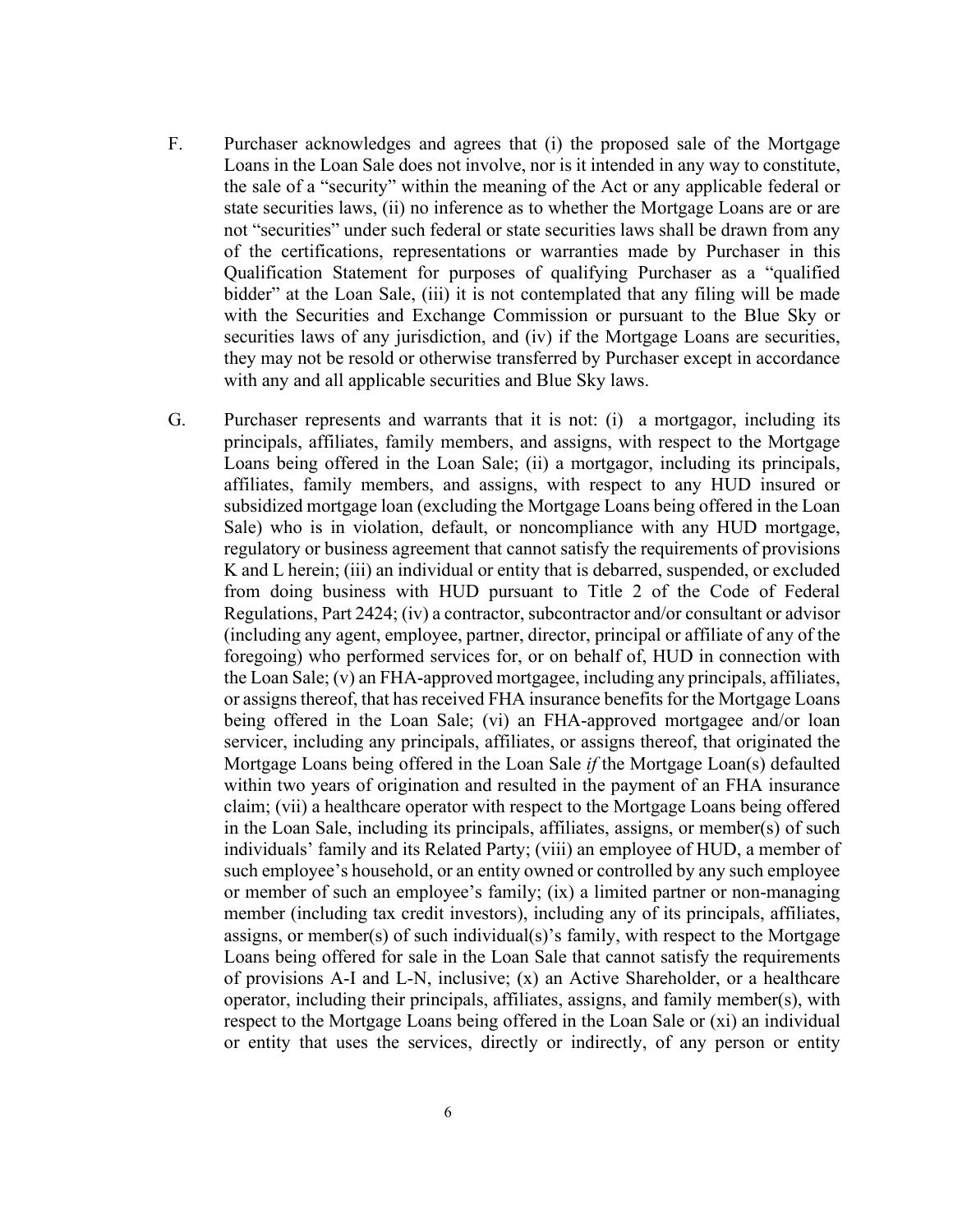ineligible under subsections (i) through (x) above to assist in preparing its bid on the Mortgage Loans.

In addition, (xii) Purchaser represents and warrants that (i) within the two-year period prior to October 1, 2021, it has not, and it is not an affiliate, principal or employee of any person or entity that, within such two-year period, serviced any of the Mortgage Loans or performed other services for or on behalf of HUD with respect to any of the Mortgage Loans, (ii) within the two year period prior to October 1, 2021, it was not a contractor or subcontractor to and it did not otherwise have access to information concerning the Mortgage Loans or provide services to any person or entity which, within such two-year period, had access to information with respect to the Mortgage Loans, and (iii) no employee, officer, director or any other person that provides or will provide services to Purchaser with respect to such Mortgage Loans during any warranty period established for the Loan Sale, within the two-year period prior to October 1, 2021, (x) serviced any of the Mortgage Loans or performed other services for or on behalf of HUD with respect to any of the Mortgage Loans or (y) had access to information concerning the Mortgage Loans or provided services to any person or entity which, within such two-year period, serviced, performed services for HUD or otherwise had access to information with respect to the Mortgage Loans.

If Purchaser satisfies any of the criteria identified in subsections (i)-(xii) above, Purchaser is ineligible to bid in the Loan Sale.

- H. Purchaser acknowledges and agrees that HUD has the right to request additional or updated information at any time, including, without limitation, financial statements, bank references, corporate brochures, experience resume, etc., and/or confirmation of the representations, warranties and certifications made herein, and, in its sole discretion, to refuse to qualify any prospective bidder who, in HUD's sole judgment, does not have the requisite financial capability to complete the purchase of the Mortgage Loans and/or knowledge and experience to enable such prospective bidder to evaluate the merits and risks of purchasing and to make an informed decision with respect to the purchase of the Mortgage Loans to be offered for sale at the Loan Sale. The undersigned further understands that this Qualification Statement is being furnished to permit HUD to qualify Purchaser and, in connection therewith, Purchaser authorizes HUD and its agents to conduct credit investigations of Purchaser and all principals of Purchaser through appropriate third-party reporting agencies.
- I. Purchaser represents and warrants that, if it is an entity, it has full authority to deliver this Qualification Statement and that the individual executing this Qualification Statement has full authority to do so on behalf of the undersigned and all principals thereof, and that, to the best of such undersigned's knowledge, all information provided herein is true, complete and correct.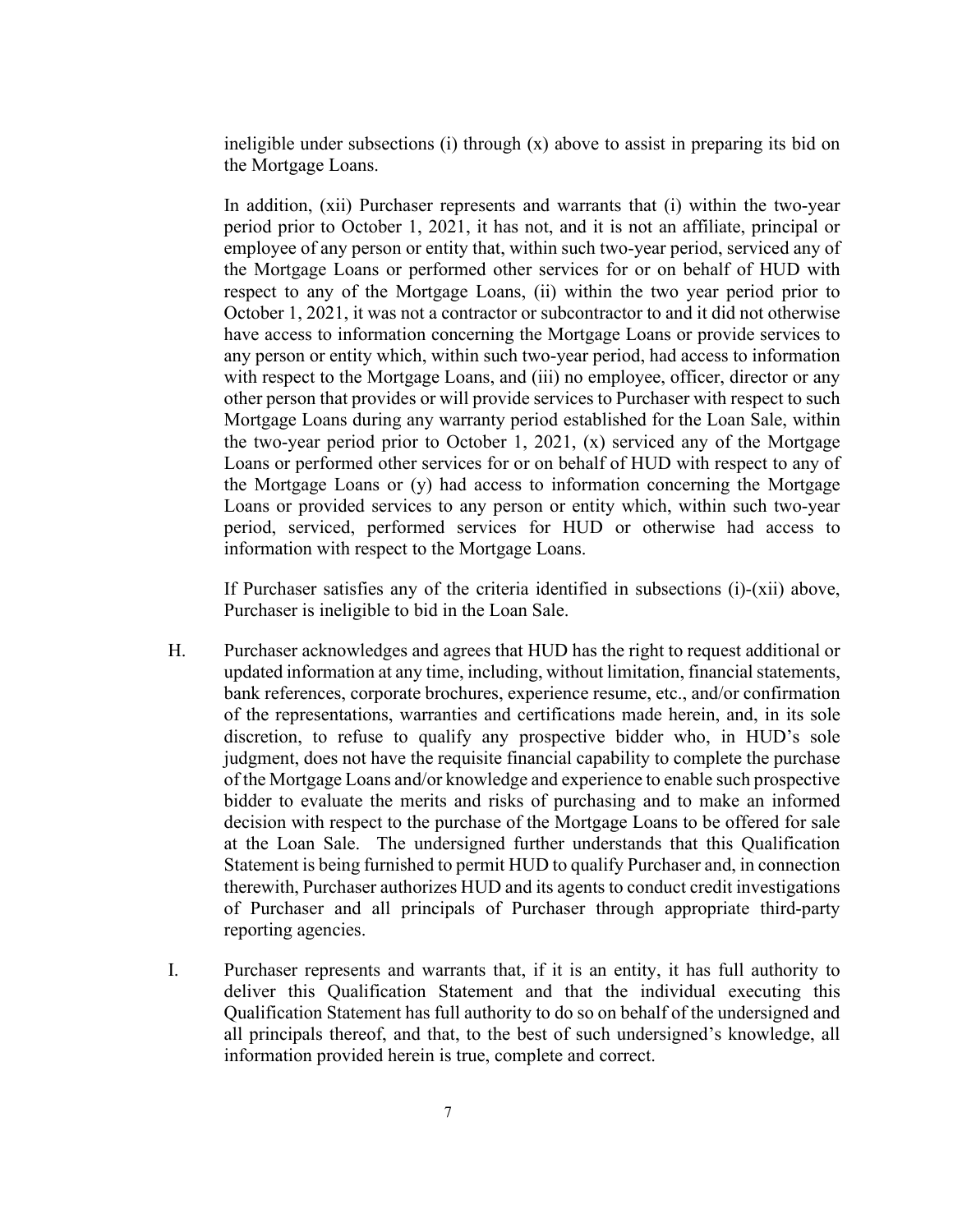- J. If Purchaser is a mortgagor or a healthcare operator with respect to any HUD insured or subsidized mortgage loans (excluding the Mortgage Loans being offered in the Loan Sale), Purchaser has identified such Mortgage Loans under Number 7 above.
- K. If Purchaser is a mortgagor or a healthcare operator with respect to any HUD insured or subsidized mortgage loans (excluding the Mortgage Loans being offered in the Loan Sale), before executing this Qualification Statement, Purchaser has submitted to HUD, in accordance with HUD's regulations and the regulatory agreements relating to the projects securing such Mortgage Loans, the annual audited financial statements for each such project for fiscal years 2018 – 2020. If any of the 2018 – 2020 audited financial statements for a project securing a Mortgage Loan have not already been submitted to HUD, Purchaser must meet the requirement for electronic submission of the audited financial statements and HUD must receive the completed Qualification Statement on or before October 1, 2021. **If HUD did not receive the required financial statements by October 1, 2021, Purchaser will be ineligible to bid in the Loan Sale.** Purchaser agrees to provide any additional information relating to such a Mortgage Loan or project as HUD may reasonably request in connection with the Loan Sale.
- L. If Purchaser or any Related Party, as defined below, is a mortgagor in any of HUD's multifamily housing programs or a mortgagor or operator in any of HUD's healthcare programs (excluding the Mortgage Loans being offered in the Loan Sale) and Purchaser is not otherwise disqualified under paragraph G above, Purchaser represents and warrants that: (i) neither Purchaser nor any Related Party is in default (whether monetary or nonmonetary) under any HUD loan, and neither Purchaser nor any Related Party has been notified by HUD that it is in violation of, or not in compliance with, any regulatory or business agreements with HUD; or (ii) if such a default or violation exists, Purchaser shall cure such default or violation on or before October 1, 2021. Curing any nonmonetary default means specific performance in accordance with instructions provided by HUD. Curing any monetary default includes repaying HUD for any monetary amounts that may have been advanced by HUD or by an FHA approved mortgagee or servicer that subsequently received FHA insurance benefits with respect to the Mortgage Loan. **If Purchaser does not cure such default or violation on or before October 1, 2021, Purchaser will be ineligible to bid in the Loan Sale.**

In addition, Purchaser represents and warrants that neither Purchaser nor any Related Party is flagged in HUD's Active Partners Performance System (APPS),

If Purchaser or any Related Party is in default under any HUD loan, in violation of any HUD regulatory or business agreement, or is flagged in APPS, **please check the following line** and on an attachment submitted with this Qualification Statement either (A) indicate the FHA loan number, the name of the project, the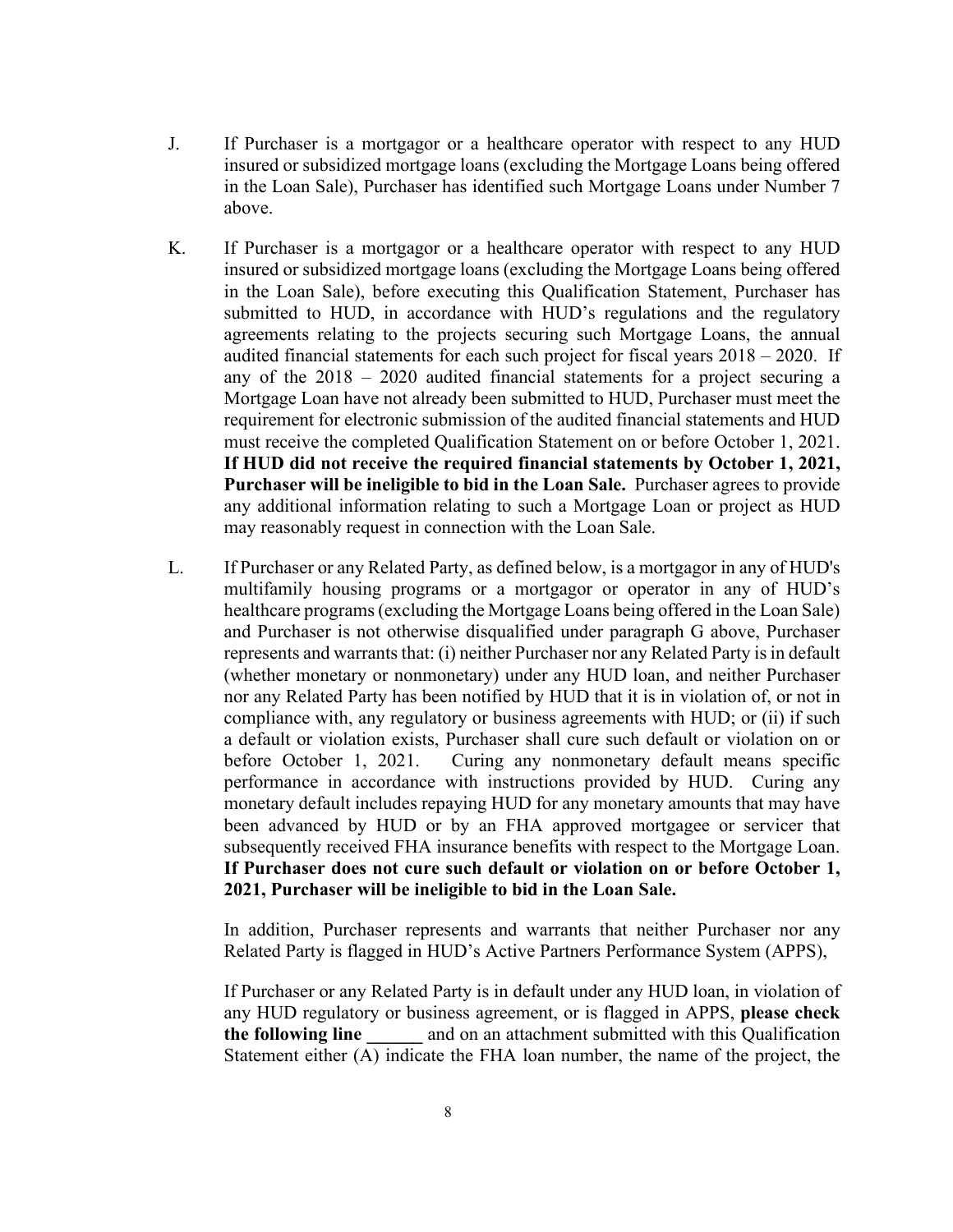name of the mortgagor, and the nature of the default, violation, or flag; or (B) provide a complete listing or organizational chart of any known Related Party or affiliates. HUD will undertake a review, to determine whether Purchaser or any Related Party is in default under or has violated any HUD loan, HUD regulatory agreement or other HUD business agreement, or has been flagged by HUD in APPS. HUD reserves the right, in its sole and absolute discretion, to refuse to qualify a prospective bidder if the Purchaser or any Related Party is in default under any HUD loan, in violation of any HUD regulatory or business agreement, or is flagged in APPS prospective bidder shall be final and not subject to appeal. **Subject to paragraph G above, if Purchaser does not cure (or cause to be cured) such violation on or before October 1, 2021, Purchaser will be ineligible to bid in the Loan Sale.** 

For purposes of this Qualification Statement, Related Party shall include any principal of Purchaser, any affiliate of Purchaser, and any principal of any affiliate of Purchaser. An affiliate is any party that controls, is controlled by, or is under common control with Purchaser. A principal in a partnership is any general partner, or a limited partner with a 25% or greater equity or ownership interest. A principal in a corporation is any officer or director, and any stockholder with a 10% or greater equity or ownership interest. A principal in a limited liability company is any manager, officer or director, and any owner with a 10% or greater equity interest. Purchaser represents and warrants that each Related Party that is a mortgagor in a HUD multifamily housing program or a mortgagor or operator in a HUD healthcare program is identified on an attachment submitted with this Qualification Statement.

- M. If Purchaser is a shareholder, a limited partner or non-managing member (including tax credit investors) with respect to a Mortgage Loan being offered in the Loan Sale, Purchaser has checked Number 8 above.
- N. Notwithstanding the definition of Related Party above, if Purchaser checked Number 8 under Part II above, with respect to a Mortgage Loan, Purchaser represents and warrants that: (i) Purchaser, or any Related Party, is not an Active Shareholder as defined in paragraph E above; (ii) prior to the loan becoming a HUD-held asset, Purchaser's and any of its Related Party's involvement in the property securing the Mortgage Loan was solely financial; and (iii) Purchaser and any Related Party did not participate directly or indirectly in the ongoing management of the property (or properties) securing the Mortgage Loan.

HUD and the Purchaser agree that this Qualification Statement may be electronically signed pursuant to applicable laws governing electronic transactions, including, without limitation, the Electronic Signatures in Global and National Commerce Act (E-SIGN) (15 U.S.C. 7001 et seq.), and the Uniform Electronic Transactions Act (UETA). Purchaser acknowledges and agrees that the electronic signature appearing on this Qualification Statement is equivalent to a handwritten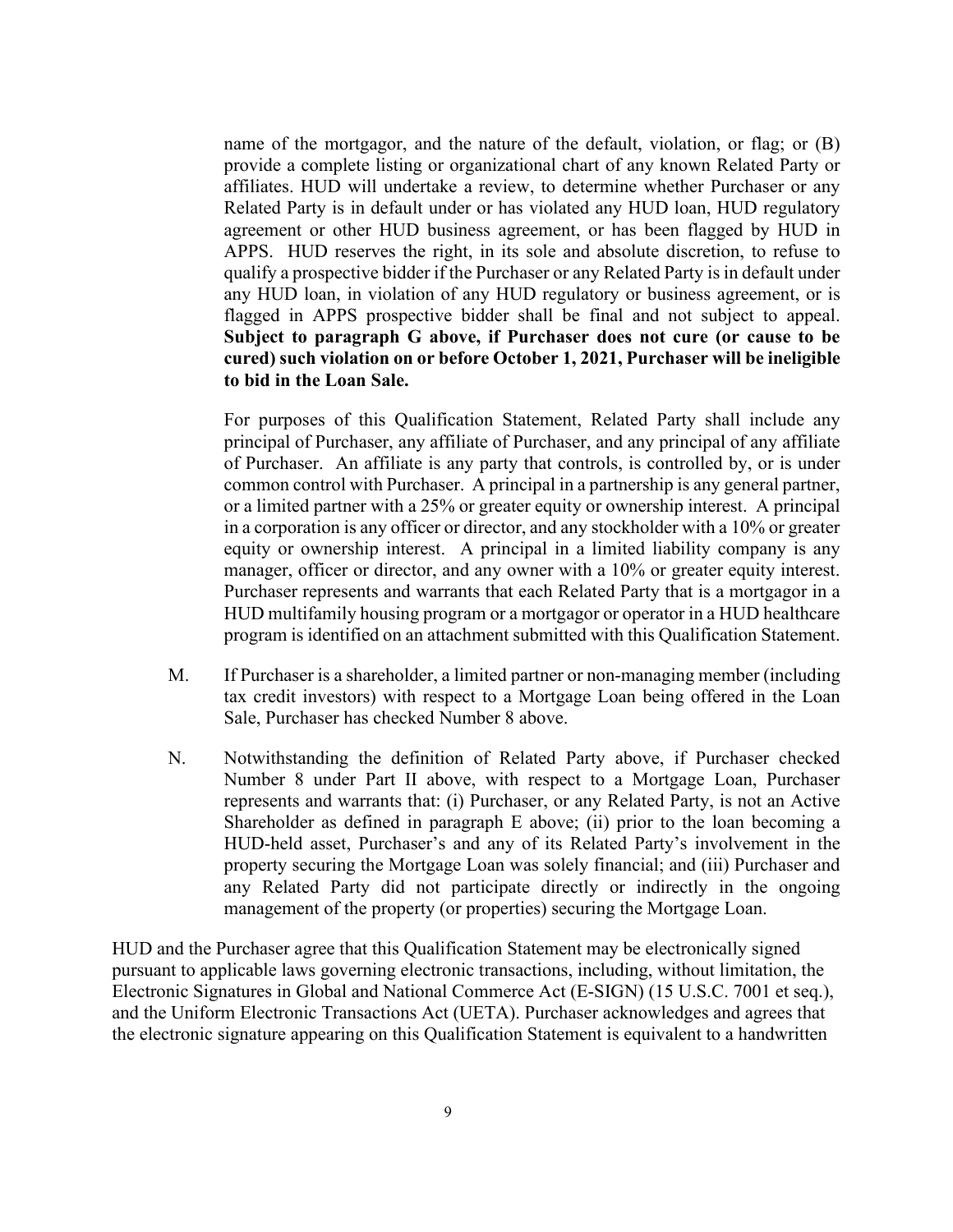signature for purposes of validity and enforceability. If Purchaser executes this Qualification Statement via electronic signature, such party represents and warrants that:

(i) Purchaser has controls in place to ensure compliance with applicable laws governing electronic transactions, including, without limitation, the E-SIGN Act and UETA, and electronic records, retained by Purchaser will be stored to prevent unauthorized access to or unauthorized alteration of the electronic signature and associated records;

(ii) Purchaser's creation and maintenance of its electronic signature, and storage of its copy of the fully executed Qualification Statement, will be in compliance with applicable laws governing electronic transactions to ensure admissibility of such electronic signature and related electronic records in a legal proceeding;

(iii) Purchaser has controls and systems in place to provide necessary information, including, but not limited to, Purchaser's business practices and methods, for record keeping and audit trails, including audit trails regarding such party's electronic signature to this Qualification Statement.

Purchaser understands that the above certifications, representations, and warranties are made for the purpose of qualifying Purchaser as a "qualified bidder" at the Loan Sale. Purchaser also agrees to update this Qualification Statement submission if any material changes occur that in any way alters the information and responses provided herein, between the execution date of this Qualification Statement and the date that Purchaser's deposit is returned or the date that the sale of the Mortgage Loan closes, whichever occurs first. Purchaser hereby represents that the above certifications, representations, and warranties are true and correct in all respects as of the time they are made and as of the time Purchaser purchases any of the Mortgage Loans offered for sale at the Loan Sale and understands that HUD is relying upon the truthfulness and correctness of such statements.

| Dated: | .2021 |
|--------|-------|
|--------|-------|

| PURCHASER:                 |                                         |  |
|----------------------------|-----------------------------------------|--|
|                            | (Print Name – must match Entity Name on |  |
| Confidentiality Agreement) |                                         |  |
| By:<br>(signature)         |                                         |  |
| Print Name:                |                                         |  |
| Print Title:               |                                         |  |
|                            |                                         |  |